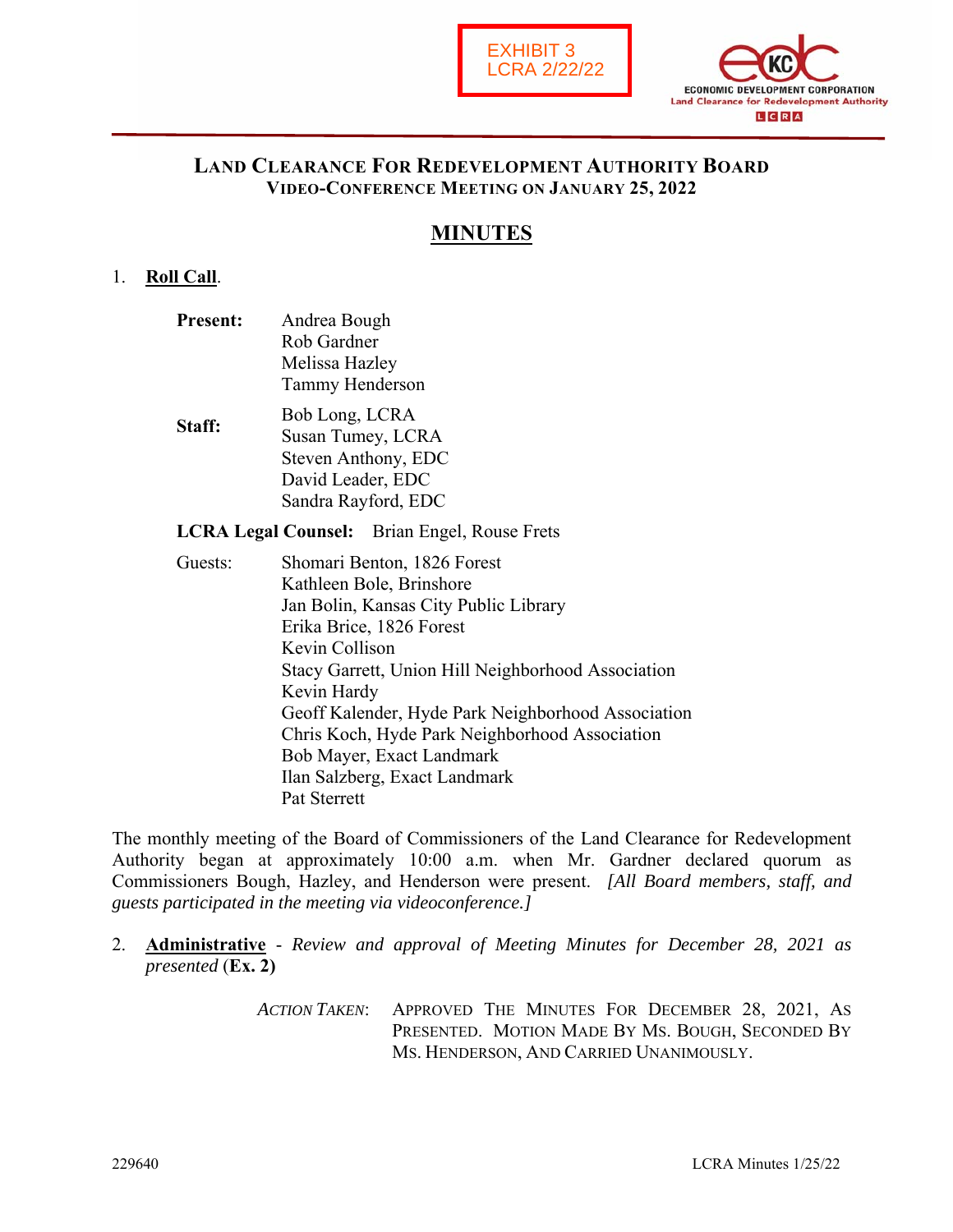### 3. **Longfellow – Dutch Hill Neighborhood URA – 3130 Gillham Road – Aines Dairy Lofts** – *Consideration of Approval of Redevelopment Contract with Exact Landmark, LLC (*Bob Long) (**Ex. 3A-3C**)

## **Financial**

- Taxing jurisdiction representatives generally supported the project at the Agency Directors' meeting because it provided housing at affordable rent levels (*Henderson/Long*)
- The difference of a return between  $6.6\%$  and  $6.24\%$  is about \$25,000 to \$30,000 per year in taxes based on the assessed value of 47 units (*Hazley/Sterrett)*
- The \$100,000 difference between a 100% net present value versus a 70% value is basically what allows the project to provide the apartments at affordable rates (*Hazley/Long*)
	- Cost of making such small units affordable was being passed on to the taxpayer and the renter (*Hazley*)
- Third-party analysis showed that developer's financial projections were reasonable (*Hazley/Mayer*)
- Staff was requested to produce a square footage analysis showing the cost of the properties and if they were affordable or market rate (*Hazley/Long*)

## **Hyde Park Neighborhood Association**

- Opposes all abatements in their district if they are not consulted on them prior to the award of any incentives to a project (*Koch*)
	- Developer's claims that the project is not within Hyde Park are negated by the developer's previous interaction with the association on several adjacent projects (*Koch*)
	- Hyde Park asks that the Board continue its consideration of the project until the developer meets with the association about their proposal (*Koch*)
	- Hyde Park can meet on February 15, 2022 to discuss the project with the developer (*Koch*)
- Developer attempted to speak with Hyde Park several times about criminal activity at the adjacent carwash several months ago but was rebuffed (*Salzberg*)
	- Developer believed project was in the Union Hill neighborhood due to its location (*Salzberg*)
	- Board action on this project should not be postponed due to a simple oversight (*Salzberg*)
- The situation will not have changed if the project is tabled and Hyde Park is unable to have a meeting with the developer prior to the Board's February 22<sup>nd</sup> meeting (*Henderson*)
	- Board's decision will not be contingent upon the results of the developer's meetings with Hyde Park (*Hazley*)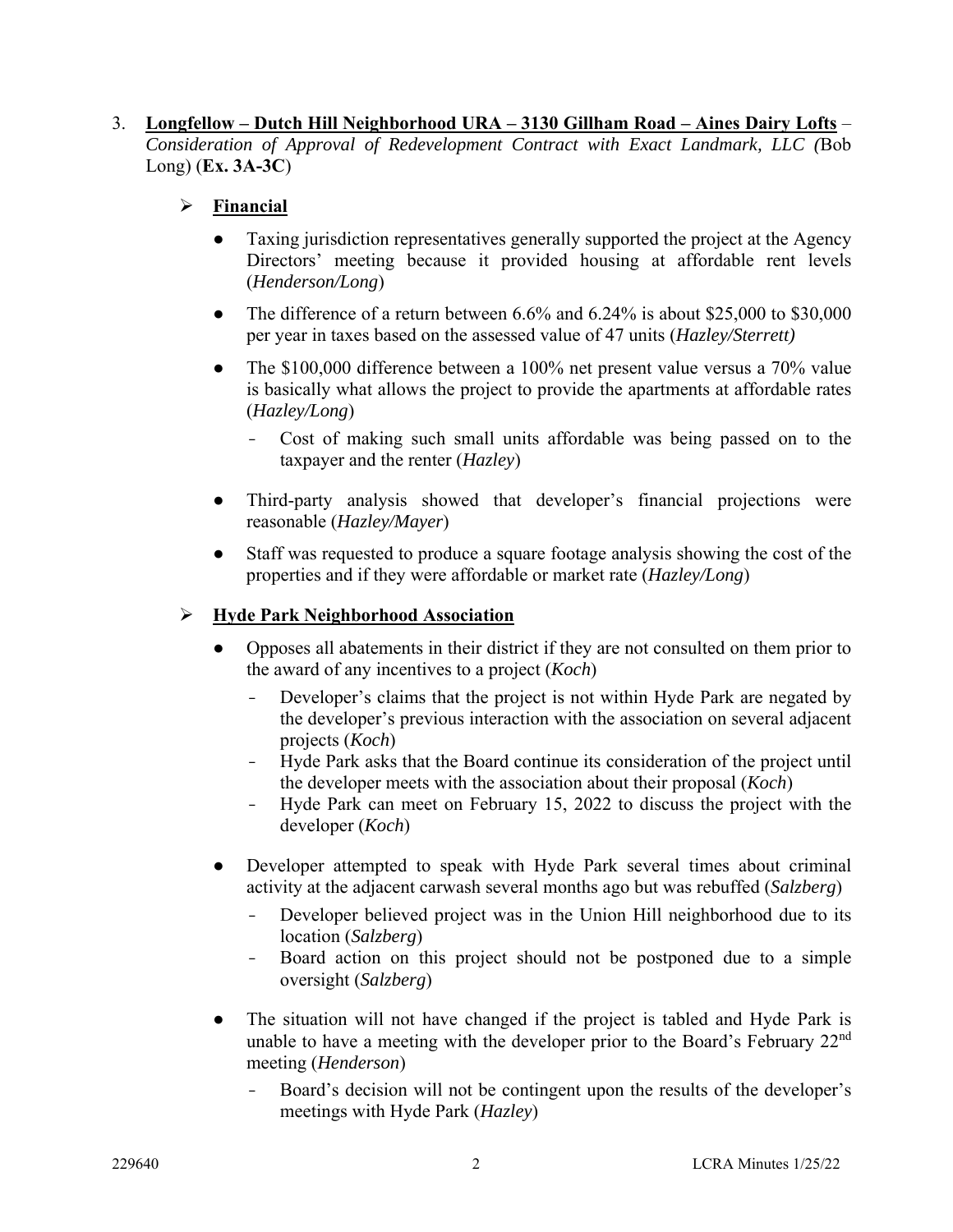### **Union Hill Neighborhood Association**

- Provided a letter of support for the project shortly before today's meeting (*Long*)
- Supports postponing the Board's decision on the project to ensure all parties have been equally informed (*Garrett*)
- Believes that the Aines project will be transformative in reducing crime in the area (*Garrett*)

*ACTION TAKEN*: TABLED UNTIL FURTHER NOTICE. MOTION MADE BY MS. HAZLEY, SECONDED BY MS. BOUGH, AND CARRIED UNANIMOUSLY.

- 4. **Wendell Phillips URA** *Consideration of Approval of Redevelopment Contract with UNI Crescendo, LLC* (Bob Long) (**Ex. 4A-4D**)
	- Staff wishes to change its current incentive recommendation for the project to ask for authorization to issue a request for proposals
		- Developer has just recently amended its request to include a sales tax exemption on construction materials (STECM) (*Long*)
		- A short-term sale/leaseback will be required because the LCRA will temporarily own the property during the construction period (*Long*)
		- The request for proposals (RFP) is required because of LCRA's ownership of the property (*Long*)
		- Selection of the developer and authorization to proceed with the short-term sale/leaseback will be presented to the Board at a later meeting (*Long*)
	- Developer has worked closely with the neighborhood association and it is supportive of the project (*Bole*)
		- Project has also received letters of support from Councilman Robinson, the school district, the Wendell Phillips neighborhood association, and others (*Bole*)
		- Developer made a formal presentation to the neighborhood in November 2021 as part of their rezoning application (*Bole*)
		- The City Planning Commission and the City's neighborhood planning and development committee have also already approved the project (*Bole*)
	- Project is a mixed-income development, with all units being income restricted (*Bole*)
		- Income averaging allows us to serve the lowest incomes (*Bole*)
		- Project is a mix of one, two, and three-bedroom units primarily configured in nine three-story townhome buildings (*Bole*)
		- Developer plans to begin construction in late spring, early summer, with completion scheduled for summer 2023 (*Bole*)
		- Square footage sizes range from about 830 for a one-bedroom, 932 for a two-bedroom, and 1,665 for a three-bedroom (*Hazley/Bole*)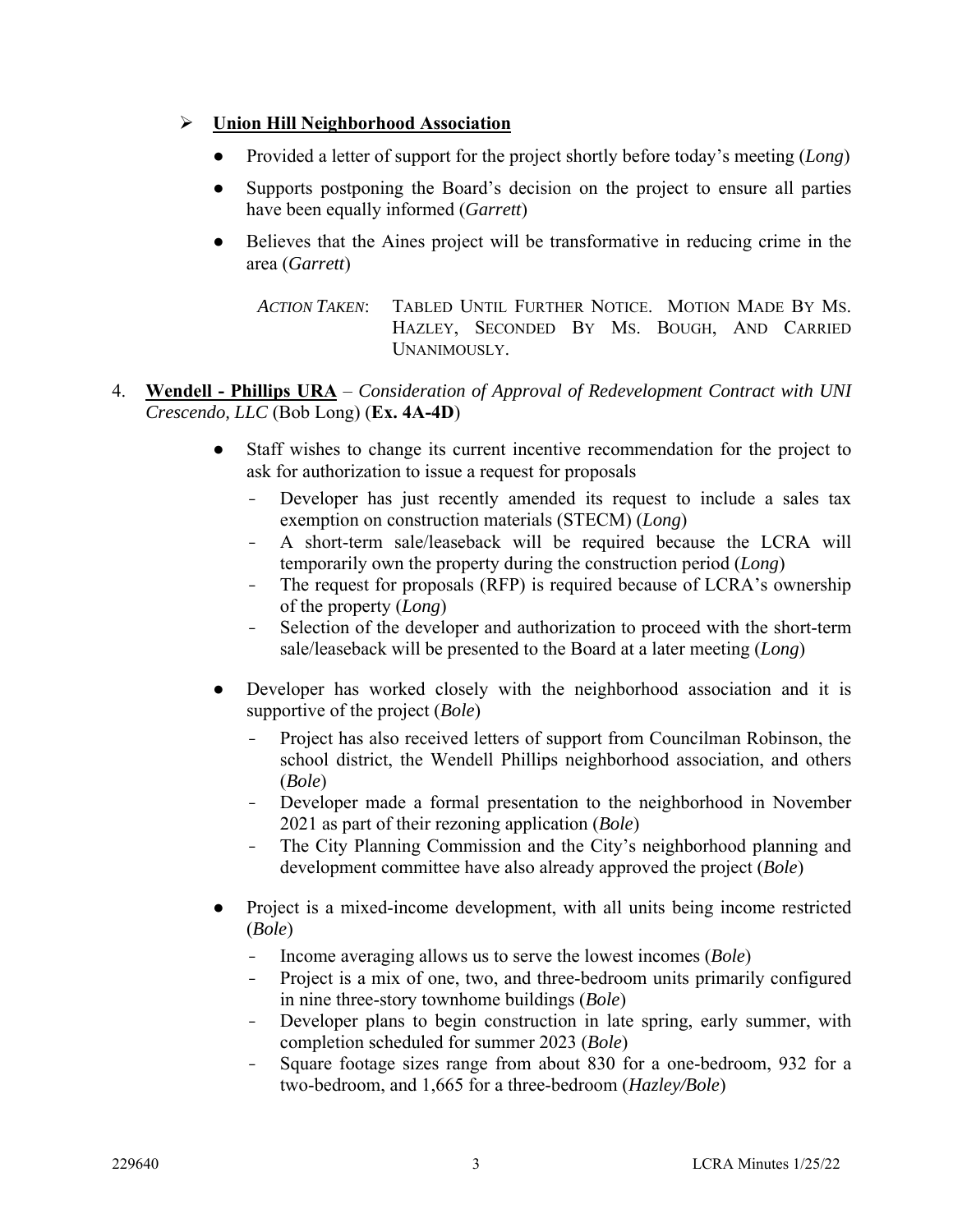*ACTION TAKEN*: AUTHORIZED ISSUANCE OF A REQUEST FOR PROPOSALS FOR THE PROJECT. MOTION MADE BY MS. BOUGH, SECONDED BY MS. HENDERSON, AND CARRIED UNANIMOUSLY. (*RES. NO. 1-1-22)*

- 5. **Gotham Apartments Urban Renewal Area** *Consideration of Approval of URP's First Amendment* (Bob Long)
	- URA initially created in 2002, with a 20-year term, to facilitate a historic rehab of the apartments to convert them into affordable housing (*Long*)
		- Tax abatement issued at that time has since expired (*Long*)
	- Project was rehabbed again in 2018, to maintain their status as affordable housing, and a new 10-year tax abatement was issued (Long)
	- The Urban Renewal Area will expire on March 28, 2022, prior to the expiration date of the 2018 abatement (*Long*)
		- *ACTION TAKEN*: APPROVED AMENDMENT TO GOTHAM APARTMENTS URBAN RENEWAL PLAN TO EXTEND TERM FOR AN ADDITIONAL TEN (10) YEARS. MOTION MADE BY MS. HAZLEY, SECONDED BY MS. BOUGH AND MS. HENDERSON, AND CARRIED UNANIMOUSLY. (*RES. NO. 1-2-22*)
- 6. **21st & Montgall Urban Renewal Area** *Consideration of Approval of URP's First Amendment* (Bob Long)
	- At the time of its initial approval in 2007, the area was predominantly vacant lots (*Long*)
	- Construction of affordable single-family homes was begun in 2007, but then halted and eventually terminated because of the recession (*Long*)
	- Staff recommends a 10-year extension of the URA due to renewed interest in the area for single-family development (*Long*)
		- ACTION TAKEN: APPROVED THE FIRST AMENDMENT TO 21<sup>ST</sup> & MONTGALL URBAN RENEWAL PLAN TO EXTEND ITS TERM FOR AN ADDITIONAL TEN (10) YEARS. MOTION MADE BY MS. BOUGH, SECONDED BY MS. HAZLEY, AND CARRIED UNANIMOUSLY. (*RES. NO. 1-3-22*)
- 7. **Clarion Hotel URA** *Consideration of termination of Urban Renewal Area* (Bob Long)
	- URA was created to renovate the former Adams Mark Hotel into a Clarion Hotel and for the development of the Cocoa Keys Waterpark (*Long*)
	- Tax abatement for the hotel has expired and there can be no further development in the single parcel URA (*Long*)